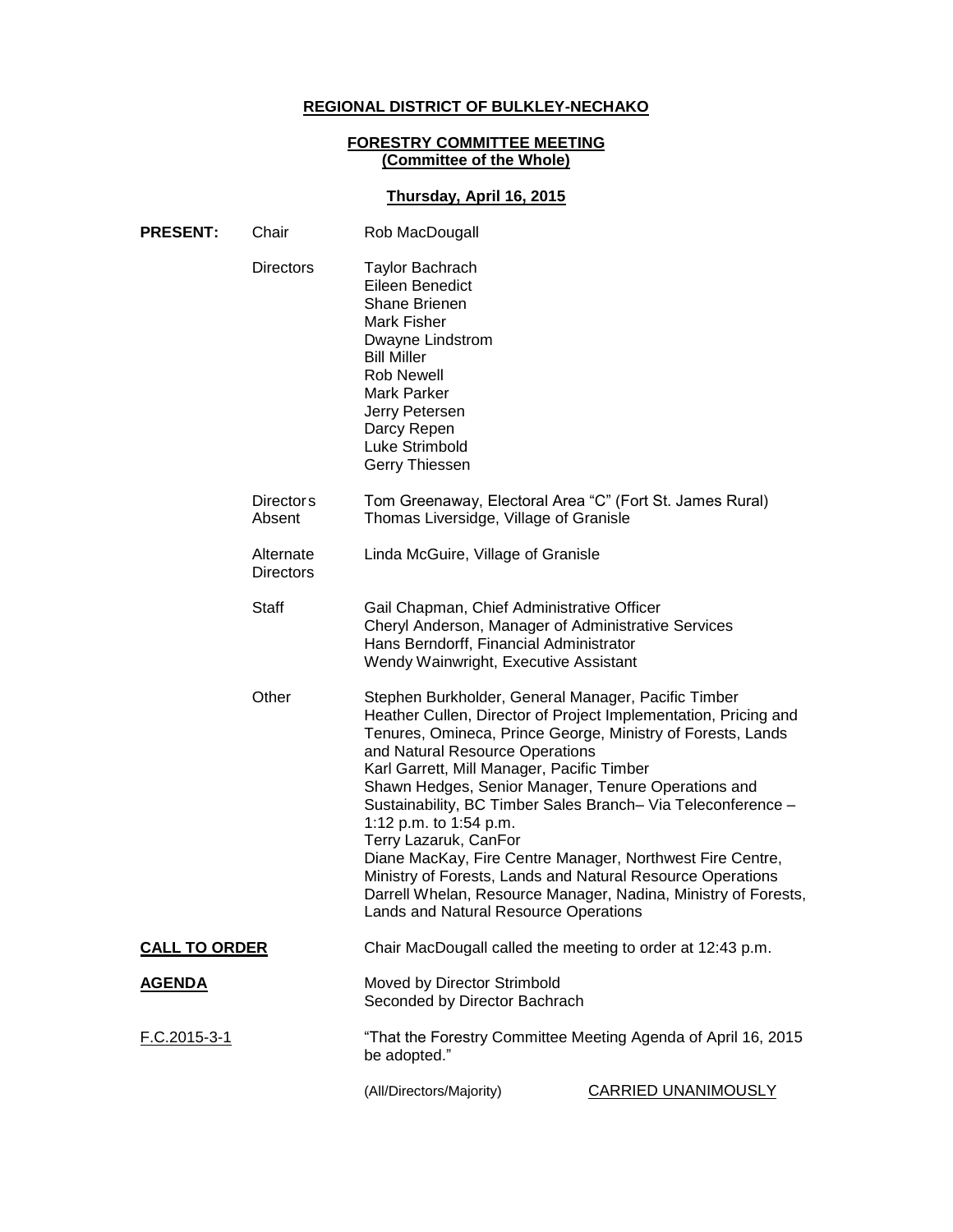| <b>SUPPLEMENTARY</b><br><b>AGENDA</b>                         | Moved by Director Benedict<br>Seconded by Director Petersen                     |                            |
|---------------------------------------------------------------|---------------------------------------------------------------------------------|----------------------------|
| F.C.2015-3-2                                                  | "That the Forestry Committee Meeting Supplementary Agenda of<br>be received."   |                            |
|                                                               | (All/Directors/Majority)                                                        | CARRIED UNANIMOUSLY        |
| <b>MINUTES</b>                                                |                                                                                 |                            |
| <b>Forestry Committee Meeting</b><br>Minutes - March 12, 2015 | Moved by Director Miller<br>Seconded by Director Petersen                       |                            |
| F.C.2015-3-3                                                  | "That the Forestry Committee Meeting Minutes of March 12,<br>2015 be received." |                            |
|                                                               | (All/Directors/Majority)                                                        | <b>CARRIED UNANIMOUSLY</b> |

# **SUPPLEMENTARY AGENDA**

#### **DELEGATION**

### **PACIFIC TIMBER Stephen Burkholder, General Manager and Karl Garrett, Mill Manager RE: Initiatives**

Chair MacDougall welcomed Stephen Burkholder, General Manager and Karl Garrett, Mill Manager, Pacific Timber.

Mr. Burkholder and Mr. Garrett provided a PowerPoint Presentation.

### **Pacific Timber**

- Burns Lake Sawmill;
- Sheraton Sawmill.

### **Goals for Locally Owned Specialty Mills**

- Employ a significant amount of employees;
- Create entry level jobs and up;
- Use dead pine;
- Use simple milling methods which create more jobs.

#### **What Pacific Timber does?**

- **Cant production (various sizes) supplying:**
	- Asian export;
	- Oil and gas market (pipelines);
	- Treating market;
	- Pellet markets;

# - **Wood Chips and Biomass**

- Supplying Pinnacle with pellet fibre.

#### The waste product goes to the Pinnacle Pellet Plant.

- 1450 Truck Loads of Chips in 2014;
- Supplying bedding for farmers;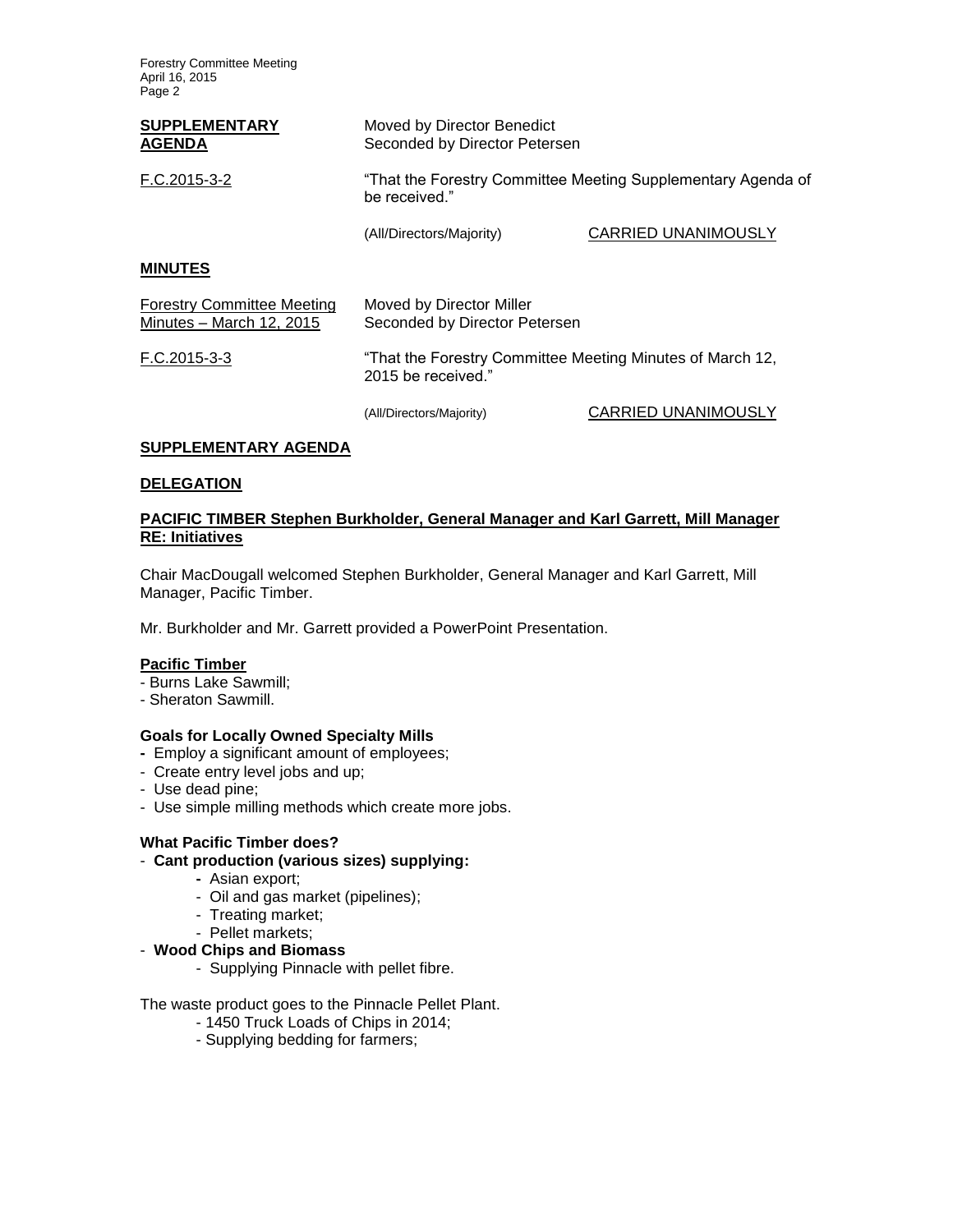## **DELEGATION (CONT'D)**

## **PACIFIC TIMBER Stephen Burkholder, General Manager and Karl Garrett, Mill Manager RE: Initiatives**

**Growth 2012-2015**

**Log Usage**

- $\bullet$  2012 15, 613 m<sup>3</sup> 283 truck loads;
- $2013 61,453$  m<sup>3</sup> 1116 truck loads;
- $2014 76,429 \text{ m}^3 1371 \text{ truck loads}$

**Projection**

•  $2015 - 126,000$  m<sup>3</sup> – 2290 truck loads.

### **Total Volume Needed for 2015**

 $\bullet$  126,000 m<sup>3</sup>/yr - 2290 logging truck loads.

# **Log Volume**

- **Burns Lake Sawmill**
	- 60,000 m<sup>3</sup> /yr medium wood (7-1/2" 10" logs);
- **Sheraton Sawmill**
	- **66,000 m<sup>3</sup> /yr**
		- $-$  33,000 m3 small wood  $(4-1/2" 7-1/2")$ ;
		- 33,000 m3 large wood (>12").

# **Finished Products**

- $\bullet$  BC 10% of production;
- $\bullet$  AB 15% of production;
- Export 75% of production;

# **14.6 million board feet shipped in 2014**

### - 456 Super B truck loads;

- 24 million board feet projected for 2015;
	- 750 Super B truck loads.

### **Pacific Timber People – the Community**

- $-2011 5$  employees;
- Today 31 employees.

# **Burns Lake Sawmill**

- $\bullet$  1 Manager;
- $\bullet$  1 Foreman;
- $\bullet$  11 Labourers:
- 1- Saw sharperner

# **Sheraton Sawmill**

- $\bullet$  2 Foreman;
- $\bullet$  12 Labourers;
- $\bullet$  2 Clean-up;
- 1 Office Support

### 31 – Direct Jobs in the Sawmills

### **Diversity**

- 45% aboriginal employees;

## **Bands Represented**

- Lake Babine Nation;
- Cheslatta Carrier nation;
- Yekooche First Nation;
- Tl'azt'en nation;
- Gitsegukla Band.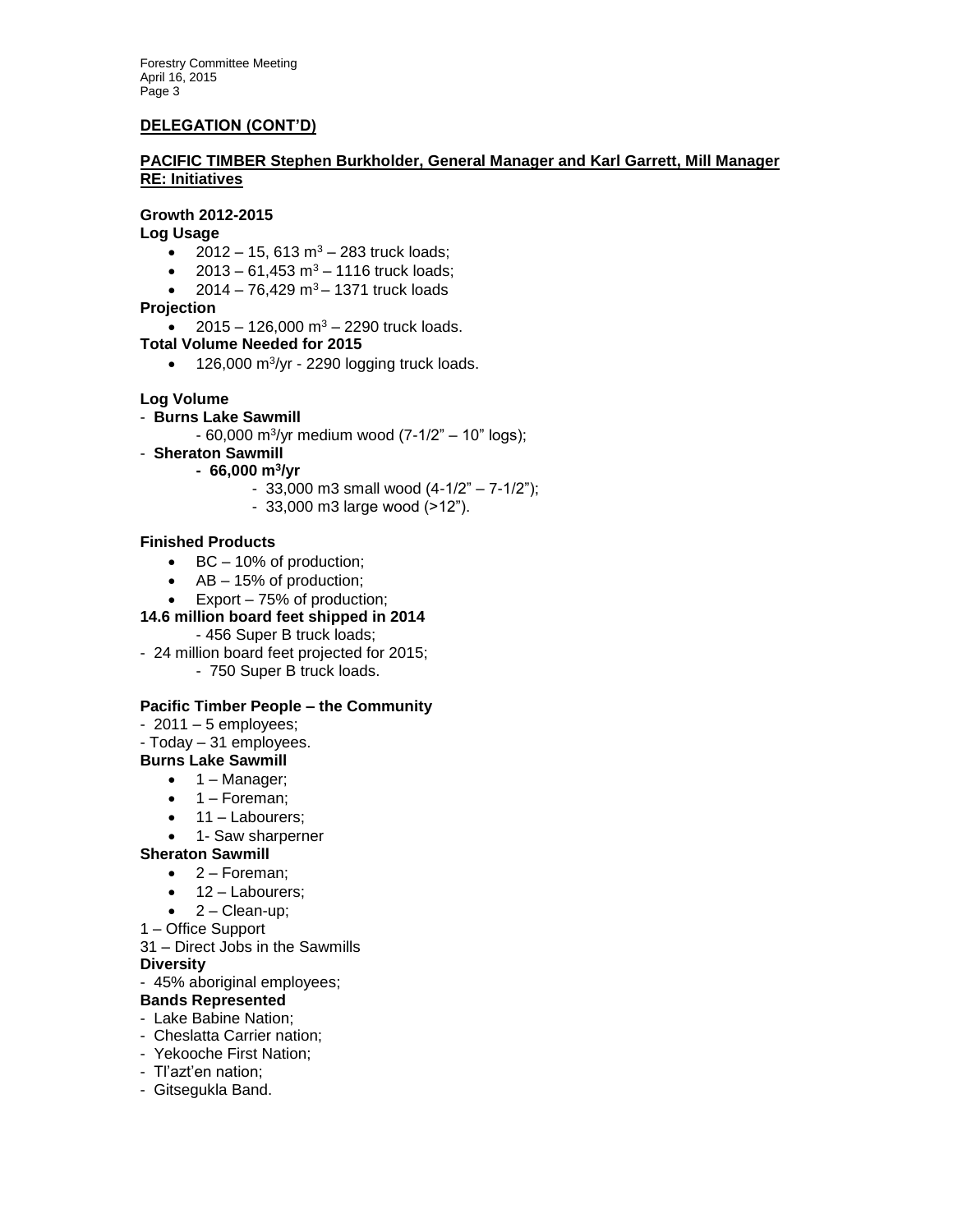# **DELEGATION (CONT'D)**

## **PACIFIC TIMBER Stephen Burkholder, General Manager and Karl Garrett, Mill Manager RE: Initiatives**

## **Competitive Compensation**

**\$1.9** Million dollars paid in direct wages in 2014

- \$18 \$26 per hour;
- Extended Health Benefits:
	- Dental;
	- Vision;
	- Disability
		- Long term;
			- Short term.

# **Opportunities - Apprenticeships (trades)**

- Millwright;
- Mechanic;
- Welder:
- Heavy Equipment Operator.

Pacific Timber is committed to helping its employees move forward with their lives as best they can and are happy to give opportunities to any employee who displays a strong, dependable work ethic and a willingness to learn new things.

### **Skills and Experience - 30% of workers advance their careers:**

- Work at larger mills;<br>- Go to work in the bus
- Go to work in the bush operating equipment;
- Go to school (Trades);
- Mining.

Pacific Timber is happy to help its employees find employment in other companies or industries if Pacific Timber cannot provide them with what they are looking for within the company.

### **Secondary Employment Opportunities - 2 Bush Crews**

- **Harvester**
	- o 3 Harvester Operators;
	- o 2 Forwarder Operators;
	- o 1 Loader Operator;
	- o 1 part time Mechanic.
	- **Buncher**
		- o 2 Feller Buncher Operators;
		- o 4 Processor Operators;
		- o 2 Skidder Operators;
		- o 2 Loader Operators;
		- o 1 part time Mechanic.

### **Trucking**

- 2 Chip Trucks;
- 4 Highway Trucks;
- 5 Logging Trucks.

### **Community – 2014**

Purchase of Goods & Services for sawmills only

- \$351,000 Burns Lake area with locally owned businesses;
- \$971,000 total in the region.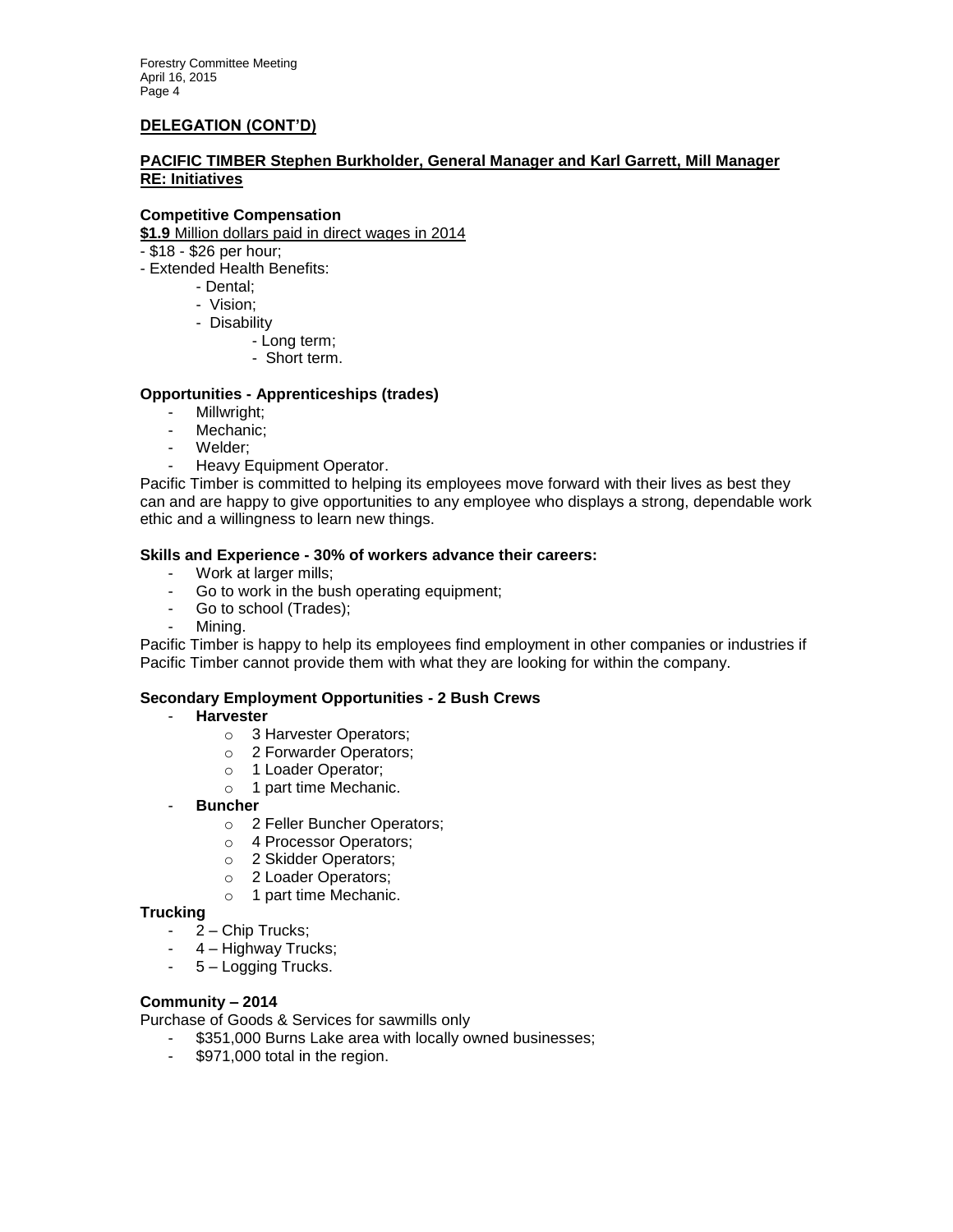## **DELEGATION (CONT'D)**

## **PACIFIC TIMBER Stephen Burkholder, General Manager and Karl Garrett, Mill Manager RE: Initiatives**

### **Maximizing the Natural Resources**

- Utilizing all Low grade logs;
- Fire Damaged timber:
- Sap rot wood utilization (previously waste wood);
- Very Little Waste left in the bush.

#### **Utilization of "Waste**

- From sap rot logs to lumber;
- From burn wood to lumber;

#### **Fire Salvage**

- Utilizing fire damaged trees;
- Trout Fire:
	- o Currently Salvaging 10,000 metres;
- 59 km Morice Fire
	- o Purchased 15,000 metres

Interested in purchasing any fire damaged wood.

#### **Innovations**

#### **Specialty Timber Harvesting Methods**

- Selective Harvesting, leaving the green for the future;
	- Fire mitigation by removing the dry wood that fuels the fires:
		- o Remove the danger before it threatens homes.
- Recovering the blowdown and the dry wood and leaving the green to continue growing.

### **Innovative Harvesting Equipment**

- Harvester/Forwarder
	- o With this method of harvesting in small dry timber stands, it allows for full recovery on blow down and the low quality logs;
	- o There is little ground impact making it well suited for sensitive areas;
	- $\circ$  Selective harvesting does not have as much visual impact on the landscape.

### **Log Suppliers**

- BC Timber Sales;
- Burns Lake Comfor;
- Wood Lot owners;
- Major sawmills;
- Pinnacle Pellet;
- 1<sup>st</sup> Nations.

### **Burns Lake Comfor – helping create local jobs by supplying logs**

- Significant log supplier;
- Supporting improved harvesting methods;
- Profits stay in the community.

#### **For Success:**

- Strengthen and create new business relationships;
- Create partnerships that allow consistent access to fibre (logs):
	- $\circ$  Continue providing jobs in the community;
	- o Continue to utilize "waste".
- Together can go further.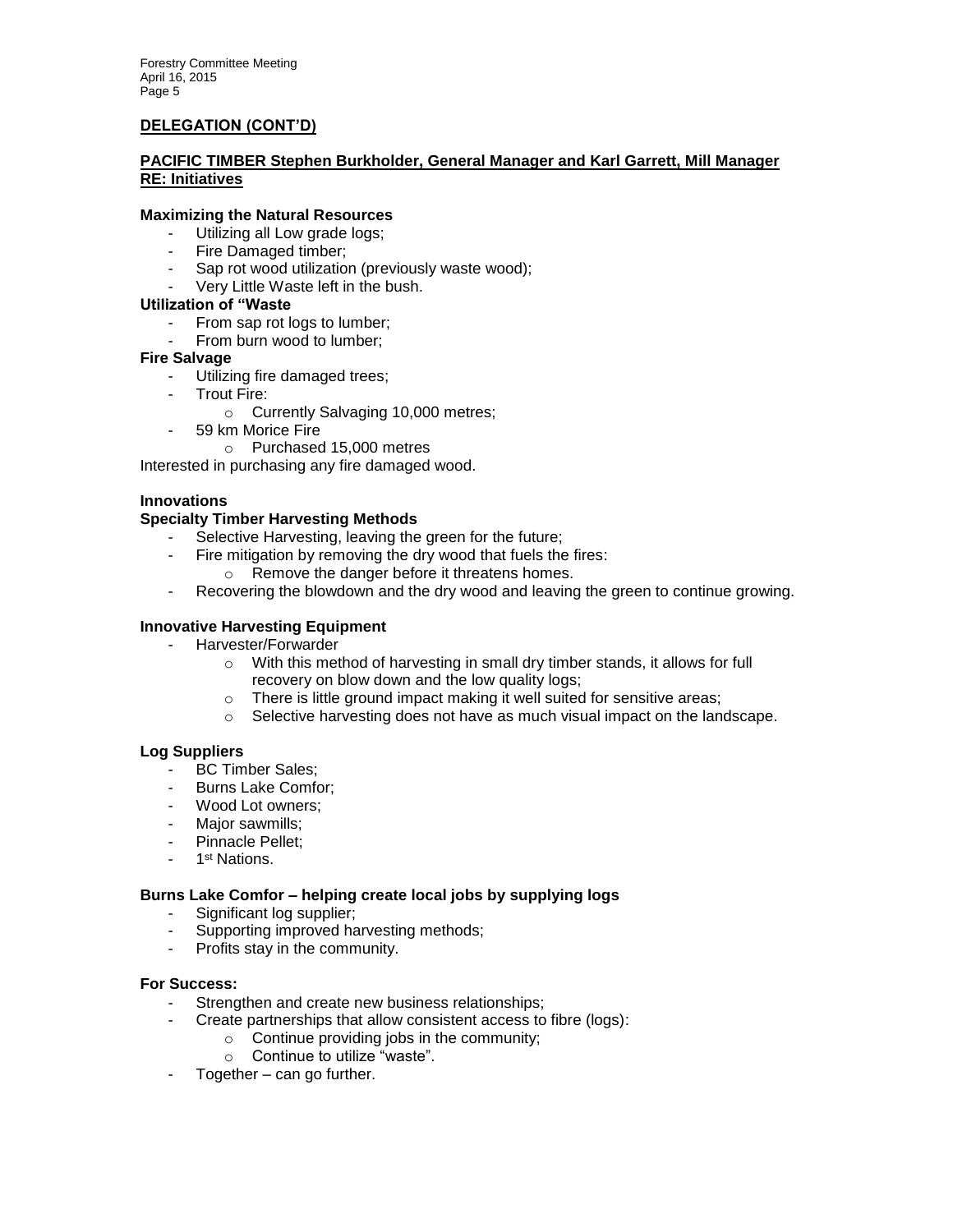### **PACIFIC TIMBER Stephen Burkholder, General Manager and Karl Garrett, Mill Manager RE: Initiatives**

Discussion took place regarding the turnover and recruitment of employees. The success stories from employees that begin in entry level jobs but are able to succeed and progress their abilities and careers help to balance the turnover of employees.

Challenges in regard to obtaining sufficient fibre was discussed. Mr. Burkholder mentioned that Pacific Timber is willing to investigate any fibre source to determine viability. He also noted that the biggest portion of the fibre that Pacific Timber utilizes, approximately 75% is grade 4 or less and does not impact the Annual Allowable Cut (AAC) allotment.

Director Strimbold spoke of the RDBN Forestry Committee being an advocate for innovation and that support may be provided to assist in new innovative techniques/projects.

Chair MacDougall thanked Mr. Garrett and Mr. Burkholder for attending the meeting.

### **DELEGATION**

### **MINISTRY OF FORESTS, LANDS AND NATURAL RESOURCE OPERATIONS - Darrell Whelan, Resource Manager, Nadina, and Heather Cullen, Director of Project Implementation, Pricing and Tenures, Omineca, Prince George, Ministry of Forests, Lands and Natural Resource Operations RE: Legislative Changes Support BC Timber Sales Review Recommendations**

Chair MacDougall welcomed Heather Cullen, Director of Project Implementation, Pricing and Tenures, Omineca, Prince George, and Darrell Whelan, Resource Manager, Nadina, Ministry of Forests, Lands and Natural Resource Operations and Sean Hedges, Senior Manager for Sustainability and Tenure Operations, BC Timber Sales.

Ms. Cullen noted that she is currently on temporary assignment with BCTS (BC Timber Sales) to assist the BCTS to address the Role and Effectiveness Review and the recommendations brought forward. She noted that the BCTS program has been under scrutiny in the last couple years with industry raising concerns with high level government regarding the timber volume being administered through the BCTS program. The Premier requested that the Ministry of Forests, Lands and Natural Resource Operations (MFLNRO) conduct an effectiveness review of the BCTS program. An external consultant, John Allan, was hired to conduct a review of BCTS's roles and effectiveness and recommendations were brought forward. BCTS has a primary goal and six total objectives to constitute its revised role.

BCTS has implemented a number of recommendations but Ms. Cullen mentioned that as project manager she is assisting them to review the remaining recommendations for decisions to be made at appropriate levels of government.

Mr. Hedges noted that Bill 25, which will address changes to BCTS has been introduced in the legislature and has passed  $1<sup>st</sup>$  reading. He noted that the BCTS elements of the Bill are to make continuous improvements and a number of the changes are for general housekeeping and overall improvements to business practices.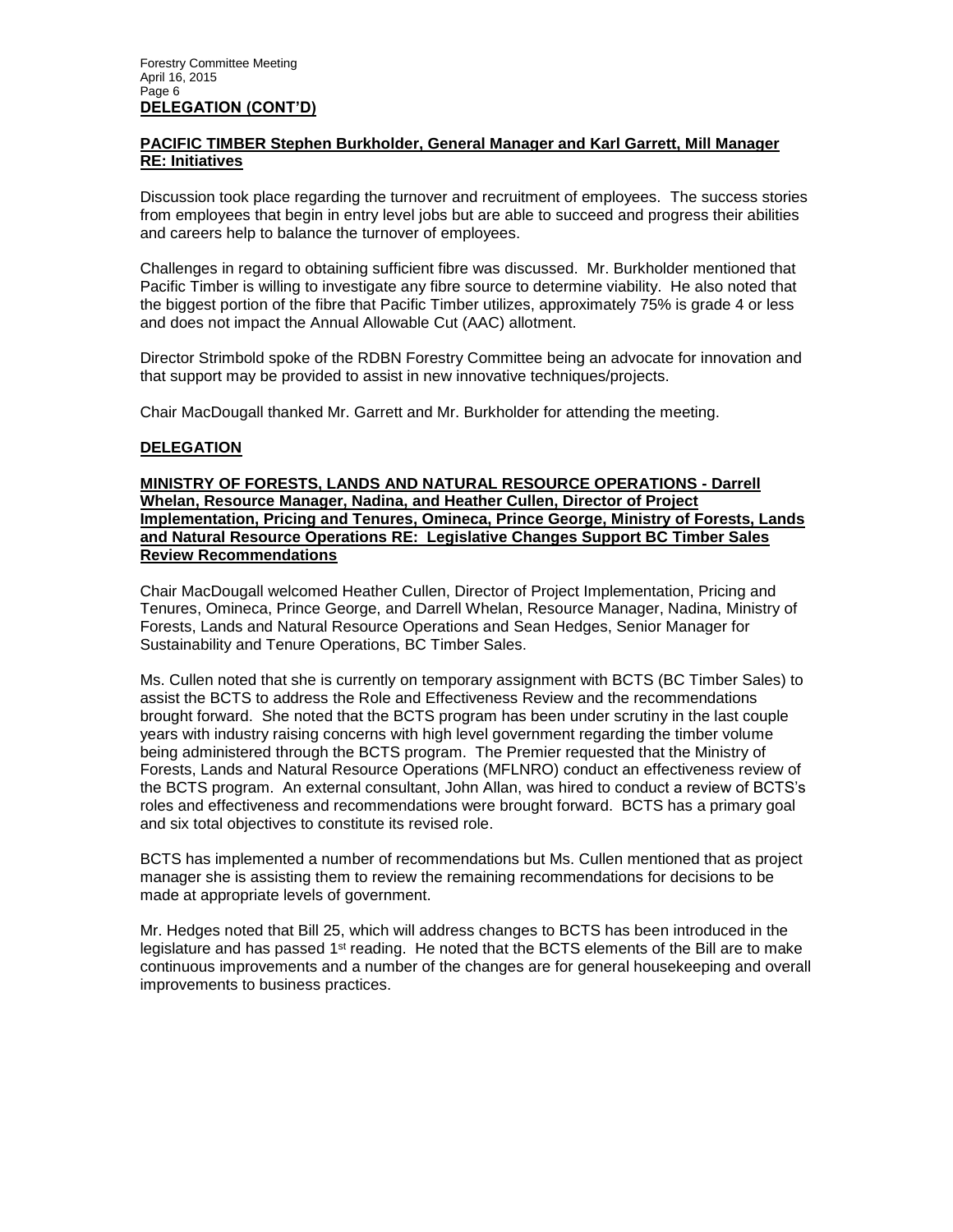## **DELEGATION (CONT'D)**

### **MINISTRY OF FORESTS, LANDS AND NATURAL RESOURCE OPERATIONS - Darrell Whelan, Resource Manager, Nadina, and Heather Cullen, Director of Project Implementation, Pricing and Tenures, Omineca, Prince George, Ministry of Forests, Lands and Natural Resource Operations RE: Legislative Changes Support BC Timber Sales Review Recommendations**

General themes and objectives

- 1. Improving business practices:
	- **a.** 1<sup>st</sup> amendment clarifying the financial reasons for which a Timber Sales Manager can refuse to approve an application for a Timber Sale License (TSL);
		- **i.** *Section 81 of the Forest* Act is being amended to establish clearly the discretion authority of the Timber Sales Manager in regard to outstanding stumpage and repayment plans;
	- **b.** *Section 22 of the Forest Act* being amended to clarify the current content provisions and authorities that describes what a Timber Sale Managers authority can include by way of obligations and requirements within a Timber Sale License.
- 2. Generating direct and indirect revenue:
	- a. Authorize Timber Sale Managers (TSM) to directly dispose of surplus assets that were acquired with funds from the BCTS accounts for example bridges and culverts. This amendment will allow BCTS to recover revenues directly back to the BCTS account, at present revenues from surplus assets is not credited back to BCTS.
	- **b.** Provide authority for TSM's and others in BCTS to enter into service agreements across government with third parties and customers.
		- **i.** Overarching agreement to promote effective working relationships
		- **ii.** Much more collaborative:
			- 1. Development planning;
			- 2. Reforestation activity;
			- 3. BCTS could take care of the reforestation activities on a fee for service basis – through independent consultants and contractors.
- 3. Supporting accurate pricing of crown timber goal for program
	- a. Three legislative components:
		- i. Bonus offers on cruised based timber sale licenses (TSL)
			- 1. Two types of Timber Sales Licenses:
				- a. Cruise and Scale Based Licenses;
					- b. Cruise Based TSL's bidders pay an upset amount and lump sum bonus amount in installments over the term of the TSL;
					- c. If the TSL is surrendered or allowed to expire unharvested both the deposit and the bonus offer must be forfeited;
					- d. Scale Based TSL's bidder only pay an upset amount in installments over the term of the TSL;
					- e. If the Scale Based TSL is surrendered or allowed to expire un-harvested only the upset amount is forfeited;
					- f. The amendment will adjust the risk to a Cruise Based TSL to be the same as a Scale Based TSL;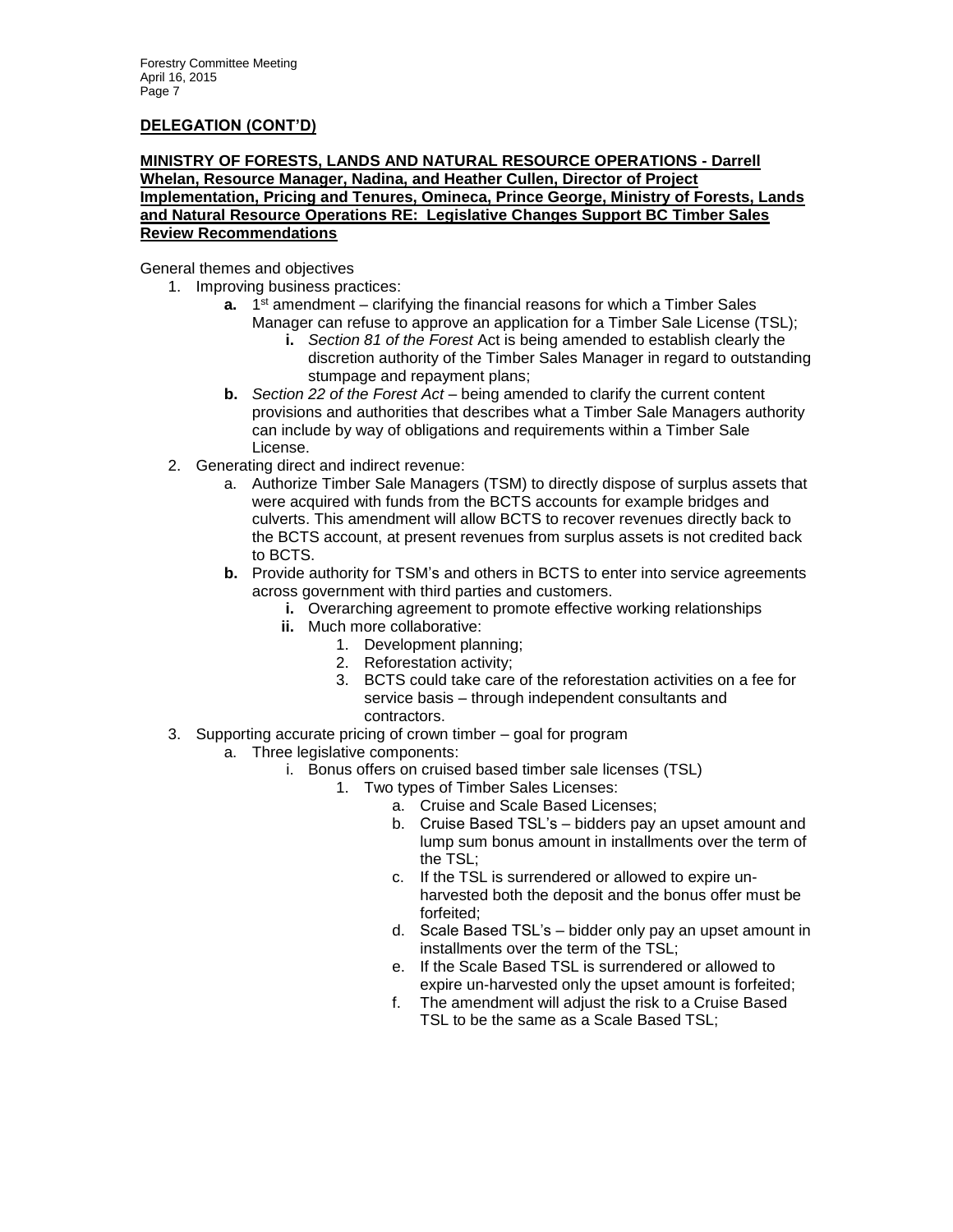### **DELEGATION (CONT'D)**

### **MINISTRY OF FORESTS, LANDS AND NATURAL RESOURCE OPERATIONS - Darrell Whelan, Resource Manager, Nadina, and Heather Cullen, Director of Project Implementation, Pricing and Tenures, Omineca, Prince George, Ministry of Forests, Lands and Natural Resource Operations RE: Legislative Changes Support BC timber Sales Review Recommendations**

- ii. Community Forest Volume Distribution Authority
	- 1. Bill 25 provides discretionary authority that allows the Minister to issue a new Community Forest Agreement or First Nation Woodland License and in doing so can reserve a portion for BCTS;
	- 2. This wouldn't apply to existing woodland licenses but could apply to new and/or renewed woodland licenses with the approval of the tenure holder;
	- 3. Give the minister and government more options/additional tools to more effectively balance the competing objectives in an ever diminishing land base in terms of timber supply and operating areas;
	- 4. See as being rarely used.
- iii. Legislature which streamlines BCTS Disposition Agreement Authority:
	- 1. Eg. Local Community Forest Agreement (CFA) had a need/interest to work with BCTS to auction the timber from that CFA, they can enter into a voluntary agreement with the Timber Sale Manager under the newly proposed section and release volume from the TSA to the Timber Sale Manager to auction. In return receive consideration as determined by the TSM and CFA.
		- a. This assists tenure holders around the province to partner with BCTS to auction timber to maximize return;
		- b. Allows for BCTS to realize incremental revenue and fibre opportunity and helps get fibre to market sooner.

Discussion took place in regard to the Community Forest Volume Distribution Authority and the ability for a Community Forest Agreement to utilize BCTS volume with a portion being reserved for BCTS. This would only apply to areas wherein a new CFA utilizes BCTS areas.

Director Miller questioned why the idea of the Volume Distribution Authority wasn't considered when major licenses did a license swap.

Mr. Hedges commented that the underlying motivation relates to CFA and First Nations Woodland licenses because of constant threats and challenges that BCTS was experiencing and the Minister was having to cope with. It specifically relates to demands from communities and First Nations to re-apportion BCTS AAC's (Annual Allowable Cuts) to support issues of tenures to CFA's and First Nations Woodland licnesees. Part of the policy objective was to mitigate the impact to BCTS when the Minister feels no other option but to take from the BCTS and reallocate to First Nations or CFA. Major licensees already have quota and this does not apply.

Chair MacDougall thanked Mr. Hedges, Ms. Cullen and Mr. Whelan for attending the meeting.